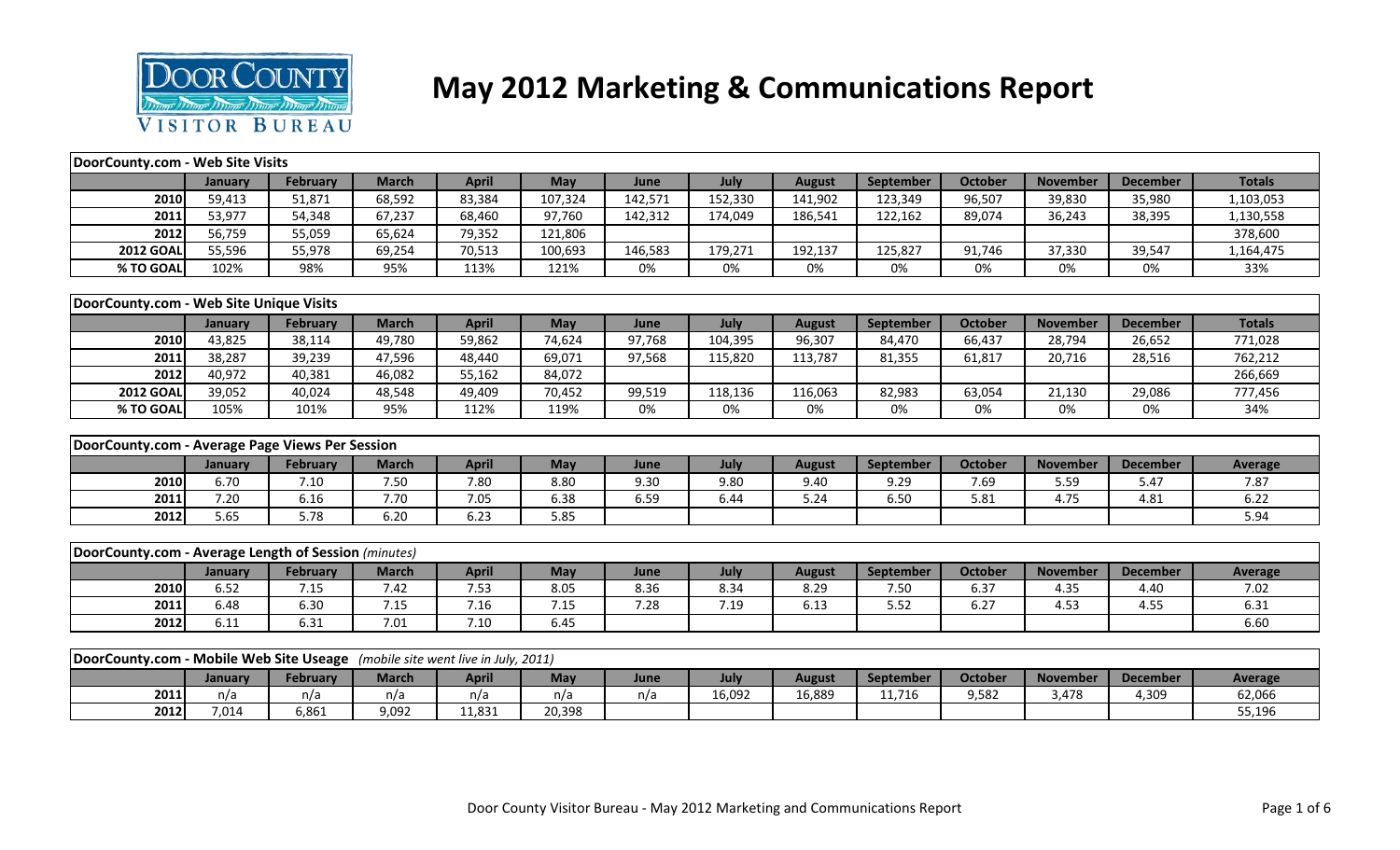| DoorCounty.com - Top Ten Most Requested Pages for the Month |                                     |
|-------------------------------------------------------------|-------------------------------------|
| 1)/where-to-stay                                            | 6)/where-to-dine                    |
| 2) home page                                                | 7) /where-to-stay/waterfront        |
| 3) /what-to-do                                              | 8) /where-to-stay/pets-allowed      |
| 4) / events                                                 | 9) /where-to-stay/interactive-map   |
| 5) /plan-your-trip                                          | 10) /plan-your-trip/hotel-motel-inn |

| DoorCounty.com - Top Ten Sources |                         |
|----------------------------------|-------------------------|
| 1) google/organic                | 6) DoorCounty/email     |
| $2)$ (direct) / (none)           | 7) aol/organic          |
| 3) DC/email                      | 8) dnr.wi.gov/referral  |
| 4) bing/organic                  | 9) ask/organic          |
| 5) yahoo/organic                 | 10) travelwisconsin.com |

| Social Media: Facebook |         |                 |              |              |         |             |                               |               |                  |                |                 |                 |               |
|------------------------|---------|-----------------|--------------|--------------|---------|-------------|-------------------------------|---------------|------------------|----------------|-----------------|-----------------|---------------|
| <b>Impressions</b>     | January | <b>February</b> | <b>March</b> | April        | May     | June        | July                          | <b>August</b> | September        | October        | <b>November</b> | <b>December</b> | <b>Totals</b> |
| 2011                   | n/a     | n/a             | n/a          | n/a          | n/a     | n/a         | n/a                           | 286,488       | 245,032          | 191,854        | 4,113,378       | 4,248,343       | 9,085,095     |
| 2012                   | 191,394 | 198,686         | 198,684      | 163,672      | 215,057 |             |                               |               |                  |                |                 |                 | 967,493       |
| <b>Post Views</b>      | January | <b>February</b> | <b>March</b> | <b>April</b> | May     | June        | July                          | <b>August</b> | September        | <b>October</b> | <b>November</b> | <b>December</b> | <b>Totals</b> |
| 2011                   | 199,521 | 193,298         | 178,586      | 114,181      | 163,650 | 219,700     | 168,839                       | 172,648       | 45,020           | 40,769         | 1,089,150       | 960,516         | 3,545,878     |
| 2012                   | 42,566  | 44,999          | 52,921       | 46,245       | 41,652  |             |                               |               |                  |                |                 |                 | 228,383       |
| <b>Page Views</b>      | January | February        | <b>March</b> | <b>April</b> | May     | <b>June</b> | July                          | <b>August</b> | September        | October        | <b>November</b> | <b>December</b> | <b>Totals</b> |
| 2011                   | 763     | 1,430           | 1,627        | 827          | 1,035   | n/a         | 730                           | 4,761         | 2,823            | 2,155          | 2,640           | 1,403           | 20,194        |
| 2012                   | 2,485   | 3,072           | 2,377        | 1,735        | 2,383   |             |                               |               |                  |                |                 |                 | 12,052        |
| "Talking about this"   | January | <b>February</b> | <b>March</b> | <b>April</b> | May     | June        | July                          | <b>August</b> | <b>September</b> | <b>October</b> | <b>November</b> | <b>December</b> | <b>Totals</b> |
| 2011                   | n/a     | n/a             | n/a          | n/a          | n/a     | n/a         | 111                           | 1,370         | 802              | 481            | 1,121           | 417             | 4,302         |
| 2012                   | 1,228   | 848             | 617          | 400          | 736     |             |                               |               |                  |                |                 |                 | 3,829         |
|                        |         |                 |              |              |         |             | July 2011 Data from 7/19-7/31 |               |                  |                |                 |                 |               |

| Social Media: Twitter Followers |                                                                                                                                                              |       |       |      |       |       |       |       |       |       |       |       |        |  |  |
|---------------------------------|--------------------------------------------------------------------------------------------------------------------------------------------------------------|-------|-------|------|-------|-------|-------|-------|-------|-------|-------|-------|--------|--|--|
|                                 | <b>Totals</b><br>April<br>October<br>February<br>March<br>July<br>May<br><b>November</b><br>September<br><b>December</b><br><b>August</b><br>June<br>January |       |       |      |       |       |       |       |       |       |       |       |        |  |  |
| 2010                            | n/a                                                                                                                                                          | 136   | 176   | 210  | 254   | 291   | 336   | 412   | 472   | 520   | 652   | 733   | 4,192  |  |  |
| 2011                            | 785                                                                                                                                                          | 825   | 813   | 901  | 955   | 1,002 | 1,034 | 1,094 | 1,123 | 1,207 | 1,238 | 1,271 | 12,248 |  |  |
| 2012                            | 1.352                                                                                                                                                        | 1,392 | 1.430 | 427ء | 1,514 |       |       |       |       |       |       |       | 7,115  |  |  |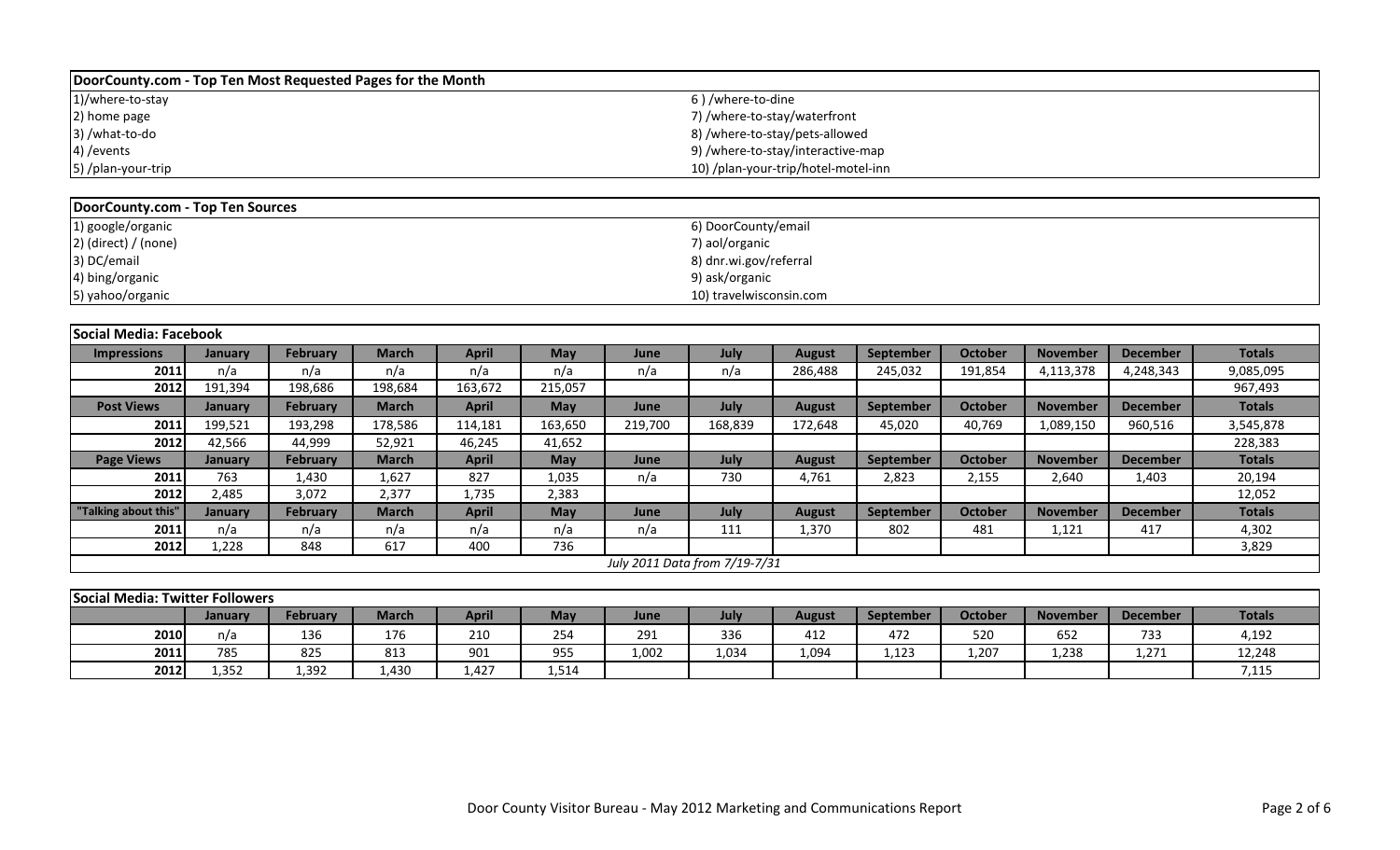| Social Media: Blog Page Views                                                                                                                                              |     |     |     |     |     |     |       |     |     |     |     |     |       |  |
|----------------------------------------------------------------------------------------------------------------------------------------------------------------------------|-----|-----|-----|-----|-----|-----|-------|-----|-----|-----|-----|-----|-------|--|
| <b>Totals</b><br>April<br>July<br><b>October</b><br>February<br>March<br><b>November</b><br><b>May</b><br><b>September</b><br><b>December</b><br>August<br>June<br>January |     |     |     |     |     |     |       |     |     |     |     |     |       |  |
| 2010                                                                                                                                                                       | n/a | n/a | n/a | n/a | n/a | n/a | n/a   | 361 | 28  | 214 | 165 | 189 | 957   |  |
| 2011                                                                                                                                                                       | 290 | 139 | 184 | 98  | 373 | 777 | 1,053 | 388 | 357 | 775 | 433 | 630 | 5,497 |  |
| 2012                                                                                                                                                                       | 831 | 816 | 584 | 495 | 673 |     |       |     |     |     |     |     | 3,399 |  |

| <b>Explore The Door Video Travel Show Activity (views/downloads)</b> |                                                                                                                                                              |       |               |        |        |        |        |        |        |        |       |       |         |  |  |
|----------------------------------------------------------------------|--------------------------------------------------------------------------------------------------------------------------------------------------------------|-------|---------------|--------|--------|--------|--------|--------|--------|--------|-------|-------|---------|--|--|
|                                                                      | <b>Totals</b><br>April<br><b>October</b><br>May<br>February<br><b>November</b><br>March<br><b>December</b><br>July<br>September<br>August<br>June<br>Januarv |       |               |        |        |        |        |        |        |        |       |       |         |  |  |
| 2010                                                                 | 9,638                                                                                                                                                        | 8,126 | 9,670         | 10,518 | 10,963 | 12,829 | 16,608 | 15,617 | 14,336 | 12,512 | 5,789 | 6,635 | 133,241 |  |  |
| 2011                                                                 | 7,042                                                                                                                                                        | 5,958 | 7755<br>. . ، | 8,587  | 10,468 | 18,005 | 21,511 | 18,525 | 12,014 | 9,532  | 4,558 | 5,460 | 129,415 |  |  |
| 2012                                                                 | 5.558                                                                                                                                                        | 5,606 | 7,296         | 315,'  | 10,554 |        |        |        |        |        |       |       | 37,329  |  |  |

|      | <b>Pay-Per-Click Results</b> |          |              |       |       |       |       |        |                  |         |                 |                 |               |  |
|------|------------------------------|----------|--------------|-------|-------|-------|-------|--------|------------------|---------|-----------------|-----------------|---------------|--|
|      | January                      | February | <b>March</b> | April | May   | June  | July  | August | <b>September</b> | October | <b>November</b> | <b>December</b> | <b>Totals</b> |  |
| 2010 | 4,614                        | 4,385    | 9,300        | 6,582 | 5.264 | 6,424 | 439,د | 6,721  | 6,983            | 6,507   | 3,656           | 3,836           | 70,711        |  |
| 2011 | 4.504                        | ,443     | 4,606        | 7,998 | 8,431 | 8,513 | 8,139 | 8,194  | 8,254            | 7,125   | 4,954           | 5,423           | 80,584        |  |
| 2012 |                              |          |              | 4,419 | 5,573 |       |       |        |                  |         |                 |                 | 9,992         |  |

*\*Program started in April*

| Door County E-Newsletter - Number of E-Mails Sent |         |                 |              |              |         |         |         |               |           |         |                 |                 |               |
|---------------------------------------------------|---------|-----------------|--------------|--------------|---------|---------|---------|---------------|-----------|---------|-----------------|-----------------|---------------|
|                                                   | Januarv | <b>February</b> | <b>March</b> | <b>April</b> | May     | June    | July    | <b>August</b> | September | October | <b>November</b> | <b>December</b> | <b>Totals</b> |
| 2010                                              | 371.019 | 360,592         | 354,519      | 354.430      | 789,935 | 338,109 | 384,033 | 561,135       | 1,067,900 | 530,701 | 538,905         | 535,579         | 6,186,857     |
| 2011                                              | 515.962 | 595,083         | 510,210      | 504,288      | 583,245 | 493,554 | 485,410 | 477.504       | 463.342   | 461,517 |                 | 450,877         | 5,540,992     |
| 2012                                              | 437.876 | 429,892         | 422.016      | 416,363      | 423,591 |         |         |               |           |         |                 |                 | 2,129,738     |

| <b>IDoor County E-Newsletter - Open Rates</b> |         |                 |              |        |        |        |        |        |                  |                |                 |                 |                |
|-----------------------------------------------|---------|-----------------|--------------|--------|--------|--------|--------|--------|------------------|----------------|-----------------|-----------------|----------------|
|                                               | Januarv | <b>February</b> | <b>March</b> | April  | May    | June   | July   | August | <b>September</b> | <b>October</b> | <b>November</b> | <b>December</b> | <b>Average</b> |
| 2010                                          | 15.00%  | 13.46%          | 12.70%       | 14.40% | 15.05% | 14.31% | 12.70% | 4.30%  | 13.19%           | 11.55%         | 9.13%           | 9.94%           | 12.98%         |
| 2011                                          | 14.52%  | 9.00%           | 13.16%       | 12.08% | L1.00% | 14.35% | .5.72% | .7.13% | 15.00%           | 12.68%         | 0.00%           | 12.90%          | 12.30%         |
| 2012                                          | 16.67%  | 12.70%          | 14.10%       | 17.20% | 19.90% |        |        |        |                  |                |                 |                 | 16.11%         |

| <b>Door County E-Newsletter - Click Thru's</b> |         |                 |       |       |        |       |       |        |           |         |                 |                 |         |
|------------------------------------------------|---------|-----------------|-------|-------|--------|-------|-------|--------|-----------|---------|-----------------|-----------------|---------|
|                                                | Januarv | <b>February</b> | March | April | May    | June  | July  | August | September | October | <b>November</b> | <b>December</b> | Average |
| 2010                                           | 3.57%   | 3.80%           | 3.11% | 2.96% | 3.01%  | 3.51% | 2.96% | 2.25%  | 3.02%     | 2.69%   | 1.69%           | 2.05%           | 2.89%   |
| 2011                                           | 3.55%   | 5.20%           | 3.19% | 4.31% | 18.00% | 2.94% | 3.82% | 3.73%  | 3.15%     | 2.48%   | 0.00%           | 2.16%           | 5.21%   |
| 2012                                           | 3.86%   | 2.80%           | 2.00% | 2.10% | 2.80%  |       |       |        |           |         |                 |                 | 2.71%   |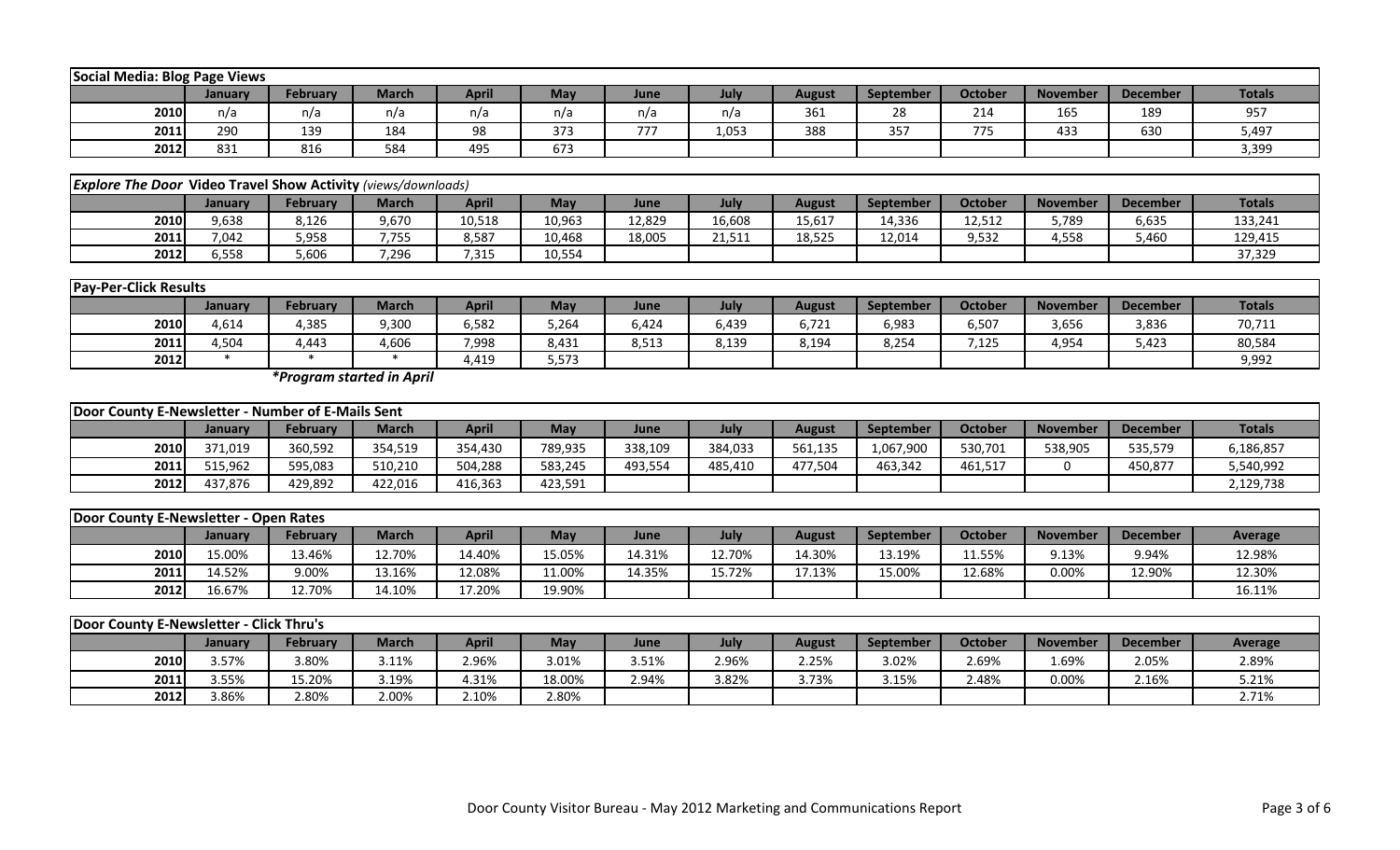| <b>Advertising - Programs &amp; Campaigns</b>                                                                                                                                       |                  |                 |           |              |                           |            |       |                                     |                  |         |                 |             |  |
|-------------------------------------------------------------------------------------------------------------------------------------------------------------------------------------|------------------|-----------------|-----------|--------------|---------------------------|------------|-------|-------------------------------------|------------------|---------|-----------------|-------------|--|
|                                                                                                                                                                                     | January          | <b>February</b> | March     | <b>April</b> | May                       | June       | July  | <b>August</b>                       | <b>September</b> | October | <b>November</b> | December    |  |
| <b>2010</b>                                                                                                                                                                         | No ads           | <b>NOR</b>      | NOR/Image |              | $Image/FOB*$   Image/FOB* | Image/FOB* | mage  | Image/KSD                           | Image.KSD**      | Image   | $HHN***$        | HHN/NOR**** |  |
|                                                                                                                                                                                     | 2011 Image/NOR   | <b>NOR</b>      | NOR/Image |              | $Image/FOB*$   Image/FOB* | Image/LGBT | Image | Image/SDSDC Image/SDSDC Image/SDSDC |                  |         | HHN*            | $HHN***$    |  |
|                                                                                                                                                                                     | $2012$ Image/NOR | <b>NOR</b>      | Image     |              | Image/FOB*   Image/FOB*   |            |       |                                     |                  |         |                 |             |  |
| <i>*FOB = Festival of Blossoms</i><br>***HHN = Holidays and Holly Nights<br>**** NOR = Nature of Romance *****SDSDC = So Delicious. So Door County.<br>**KSD = Kingdom So Delicious |                  |                 |           |              |                           |            |       |                                     |                  |         |                 |             |  |

| <b>Advertising - Gross Impressions</b> |          |           |         |           |           |           |           |            |           |                |                 |                 |              |
|----------------------------------------|----------|-----------|---------|-----------|-----------|-----------|-----------|------------|-----------|----------------|-----------------|-----------------|--------------|
|                                        | Januarv  | February  | March   | April     | May       | June      | July      | August     | September | <b>October</b> | <b>November</b> | <b>December</b> | <b>Total</b> |
| 2010                                   |          | 1,009,657 | 996,461 | 5,191,602 | 7,704,781 | 2,417,705 | 2,350,861 | 1,497,739  | 9,848,936 | 801,682        | 774,004         | 20,000          | 32,613,428   |
| 2011                                   | .266.927 | 1.646.702 | 457.746 | 2.599.887 | 2,968,615 | 5,147,328 | 3,936,575 | 15,763,868 | 4,112,438 | 5.509.009      | 4,133,881       | 4.422.281       | 51,965,257   |
| 2012                                   | 603.196  | 322.727   | 7,058   | 922,717   | 6,653,500 |           |           |            |           |                |                 |                 | 8,509,198    |

| Advertising - Media Placed 2012 |         |                 |              |              |           |      |      |        |                  |                |                 |                 |              |
|---------------------------------|---------|-----------------|--------------|--------------|-----------|------|------|--------|------------------|----------------|-----------------|-----------------|--------------|
|                                 | Januarv | <b>February</b> | <b>March</b> | <b>April</b> | May       | June | July | August | <b>September</b> | <b>October</b> | <b>November</b> | <b>December</b> | <b>Total</b> |
| <b>Total Paid</b>               | \$9,060 | \$1,177         | \$2,894      | \$21,365     | \$119,199 |      |      |        |                  |                |                 |                 | \$153,695    |
| Co-Op Dollars                   | \$0     | \$0             |              | \$0          | \$48,743  |      |      |        |                  |                |                 |                 | \$48,743     |
| <b>Barter Dollars</b>           | \$1,170 | \$495           | \$353        | \$0          | \$40,688  |      |      |        |                  |                |                 |                 | \$42,706     |
| <b>Unpaid Dollars</b>           | \$0     |                 |              | ∩><br>υv     | \$0       |      |      |        |                  |                |                 |                 |              |

| Media Marketing Program - Impressions |            |                 |            |              |            |         |            |               |            |                |                 |                 |               |
|---------------------------------------|------------|-----------------|------------|--------------|------------|---------|------------|---------------|------------|----------------|-----------------|-----------------|---------------|
|                                       | January    | <b>February</b> | March      | <b>April</b> | May        | June    | July       | <b>August</b> | September  | <b>October</b> | <b>November</b> | <b>December</b> | <b>Totals</b> |
| <b>2010</b>                           | 1,017,295  | 304,649         | .,562,351  | 1,315,770    | 738,046    | 213,955 | 16,055,478 | 805,595       | 853,768    | 903,207        | 313,088         | 460,000         | 24,543,202    |
| 2011                                  | ,187,039   | 647,731         | 531,435    | 1,478,634    | 257,400    | 301,217 | 18,973,348 | 9,517,655     | 15,249,379 | 1,327,037      | 4,659,189       | 606,261         | 54,736,325    |
| 2012                                  | 23,227,492 | 850,742         | 17,200,525 | 10,142,348   | 13,876,785 |         |            |               |            |                |                 |                 | 65,297,892    |
| <b>2012 GOAL</b>                      | 686.394    | 512,342         | .,146,420  | 2,364,982    | 2,723,495  | 536,449 | 8,060,897  | 2,202,303     | 3,081,286  | 2,813,161      | 1,410,159       | 2,371,251       | 27,909,139    |
| % TO GOAL                             | 3384%      | 166%            | 1500%      | 429%         | 510%       | 0%      | 0%         | 0%            | 0%         | 0%             | 0%              | 0%              | 234%          |

| Media Marketing Program - Ad Value Equivalency |                |                 |              |           |           |           |           |               |           |          |                 |                 |               |
|------------------------------------------------|----------------|-----------------|--------------|-----------|-----------|-----------|-----------|---------------|-----------|----------|-----------------|-----------------|---------------|
|                                                | <b>January</b> | <b>February</b> | <b>March</b> | April     | May       | June      | July      | <b>August</b> | September | October  | <b>November</b> | <b>December</b> | <b>Totals</b> |
| 2010                                           | \$37,936       | \$16,443        | \$361,125    | \$67,217  | \$46,351  | \$102,304 | \$421,940 | \$23,316      | \$173,883 | \$24,835 | \$70,052        | \$57,350        | \$1,402,752   |
| 2011                                           | \$74,363       | \$58,692        | \$77,286     | \$50,035  | \$8,777   | \$38,525  | \$31,993  | \$103,217     | \$231,817 | \$57,846 | \$94,313        | \$55,145        | \$882,009     |
| 2012                                           | \$794.635      | \$38,569        | \$1,066,547  | \$824,094 | \$182,636 |           |           |               |           |          |                 |                 | \$2,906,481   |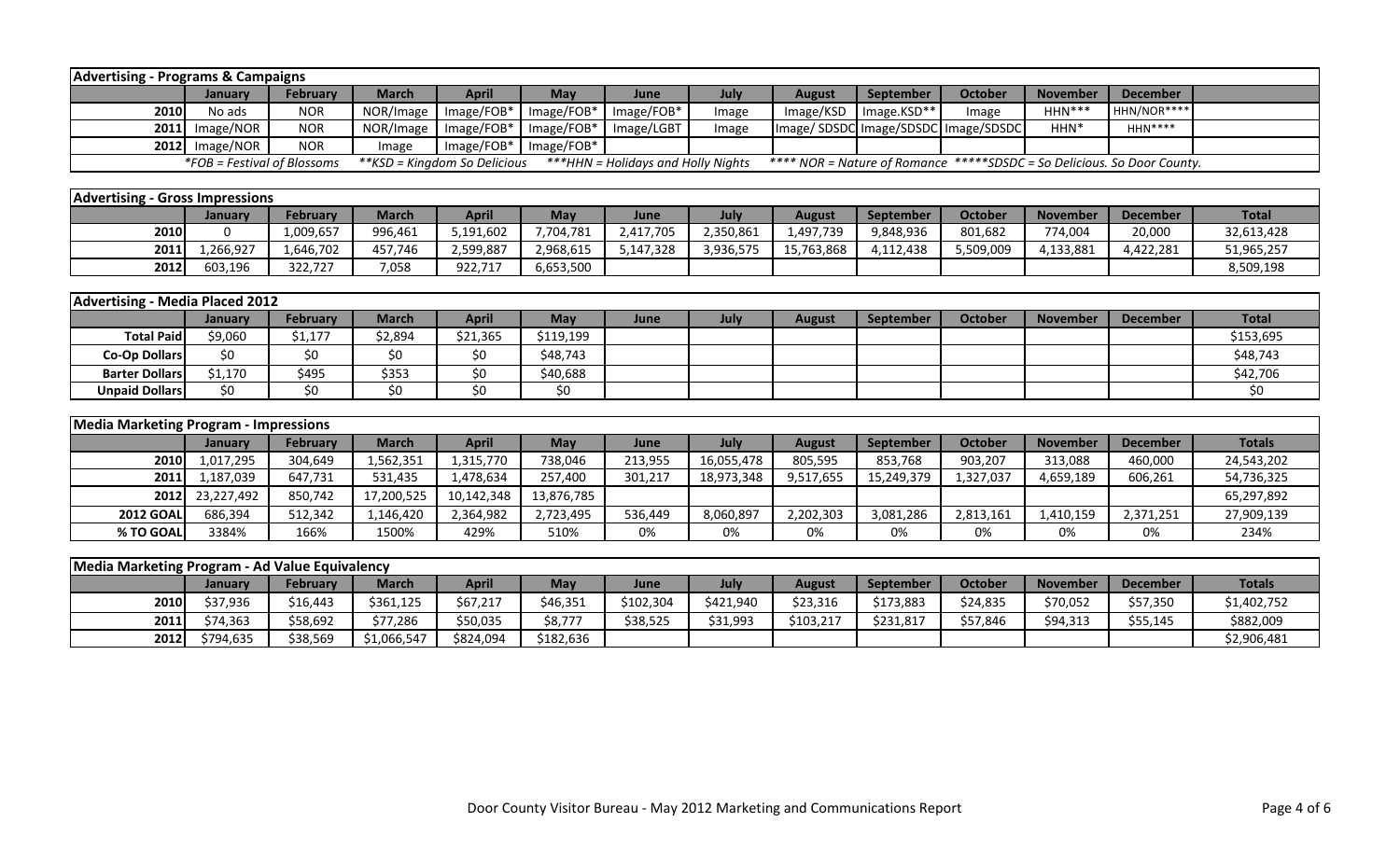| Media Marketing Program - Visiting Journalists |                                             |                 |                 |              |                 |                 |                 |               |                  |                  |                 |                 |               |  |  |
|------------------------------------------------|---------------------------------------------|-----------------|-----------------|--------------|-----------------|-----------------|-----------------|---------------|------------------|------------------|-----------------|-----------------|---------------|--|--|
|                                                | January                                     | February        | <b>March</b>    | <b>April</b> | May             | June            | July            | <b>August</b> | <b>September</b> | October          | <b>November</b> | <b>December</b> | <b>Totals</b> |  |  |
| 2010                                           | $\mathbf 0$                                 | 12              | $\mathbf 0$     | 0            | 14              | 18              | 0               | $\mathbf 0$   | 11               | 11               | 0               | $\mathbf{1}$    | 67            |  |  |
| 2011                                           | $\mathbf 0$                                 | 13              | $\mathbf 0$     | $\mathbf 0$  | 13              | 14              | $\mathbf{1}$    | 0             | 16               | 18               | $\mathbf{1}$    | $\mathbf 0$     | 76            |  |  |
| 2012                                           | $\mathbf 0$                                 | 16              | $\mathbf 0$     | 0            | 13              |                 |                 |               |                  |                  |                 |                 | 29            |  |  |
| <b>2012 GOAL</b>                               | $\mathbf 0$                                 | 14              | $\mathbf 0$     | $\mathbf 0$  | 14              | 14              | $\mathbf 0$     | $\mathbf 0$   | 14               | 14               | $\mathbf 0$     | $\mathbf 0$     | 70            |  |  |
| % TO GOAL                                      |                                             | 114%            |                 |              | 93%             | $0\%$           |                 |               | 0%               | $0\%$            |                 |                 | 41%           |  |  |
|                                                |                                             |                 |                 |              |                 |                 |                 |               |                  |                  |                 |                 |               |  |  |
|                                                | Media Monitoring - Publicity Value (Cision) |                 |                 |              |                 |                 |                 |               |                  |                  |                 |                 |               |  |  |
|                                                | January                                     | <b>February</b> | <b>March</b>    | <b>April</b> | May             | June            | July            | <b>August</b> | <b>September</b> | <b>October</b>   | <b>November</b> | <b>December</b> | <b>Totals</b> |  |  |
| 2010                                           | \$267,948                                   | \$162,592       | \$123,631       | \$128,682    | \$717,013       | \$153,716       | \$338,534       | \$207,042     | \$232,090        | \$176,386        | \$166,130       | \$34,037        | \$2,707,803   |  |  |
| 2011                                           | \$359,058                                   | \$94,993        | \$71,452        | \$188,681    | \$1,034,872     | \$428,164       | \$539,777       | \$322,635     | \$421,804        | \$663,977        | \$137,523       | \$242,033       | \$4,504,969   |  |  |
| 2012                                           | \$117,144                                   | \$106,820       | \$204,457       | \$771,613    | \$843,187       |                 |                 |               |                  |                  |                 |                 | \$2,043,222   |  |  |
|                                                |                                             |                 |                 |              |                 |                 |                 |               |                  |                  |                 |                 |               |  |  |
| <b>Group Tour Contacts</b>                     |                                             |                 |                 |              |                 |                 |                 |               |                  |                  |                 |                 |               |  |  |
|                                                | January                                     | <b>February</b> | <b>March</b>    | <b>April</b> | May             | June            | July            | <b>August</b> | <b>September</b> | <b>October</b>   | <b>November</b> | <b>December</b> | <b>Totals</b> |  |  |
| 2010                                           | 67                                          | 151             | 191             | 21           | 19              | 36              | 26              | 376           | 169              | 104              | 102             | 82              | 1,344         |  |  |
| 2011                                           | 47                                          | 181             | 130             | 198          | $\overline{20}$ | $\overline{39}$ | $\overline{32}$ | 27            | 343              | $\overline{202}$ | 69              | 132             | 1,420         |  |  |
| 2012                                           | $\frac{122}{ }$                             | 106             | 78              | 4            | 9               |                 |                 |               |                  |                  |                 |                 | 319           |  |  |
| <b>2012 GOAL</b>                               | 48                                          | 186             | 134             | 204          | 22              | 40              | 33              | 28            | 353              | 208              | 71              | 136             | 1,463         |  |  |
| % TO GOAL                                      | 254%                                        | 57%             | 58%             | 2%           | 41%             | 0%              | 0%              | 0%            | $0\%$            | 0%               | 0%              | 0%              | 22%           |  |  |
|                                                |                                             |                 |                 |              |                 |                 |                 |               |                  |                  |                 |                 |               |  |  |
| <b>Group Tour Inquiries</b>                    |                                             |                 |                 |              |                 |                 |                 |               |                  |                  |                 |                 |               |  |  |
|                                                | January                                     | <b>February</b> | <b>March</b>    | <b>April</b> | May             | June            | July            | <b>August</b> | <b>September</b> | <b>October</b>   | <b>November</b> | <b>December</b> | <b>Totals</b> |  |  |
| 2010                                           | 14                                          | 13              | $\overline{3}$  | 8            | 10              | 4               | 10              | 9             | 17               | 6                | 8               | $\overline{7}$  | 109           |  |  |
| 2011                                           | 16                                          | 13              | 14              | 18           | 20              | 15              | 8               | 30            | 23               | 21               | 14              | 14              | 206           |  |  |
| 2012                                           | 26                                          | 19              | 10              | 5            | 9               |                 |                 |               |                  |                  |                 |                 | 69            |  |  |
| <b>2012 GOAL</b>                               | 17                                          | 14              | 15              | 19           | 21              | 15              | 8               | 31            | 24               | 22               | 15              | 15              | 216           |  |  |
| % TO GOAL                                      | 153%                                        | 136%            | 67%             | 26%          | 43%             | $0\%$           | $0\%$           | $0\%$         | $0\%$            | $0\%$            | $0\%$           | $0\%$           | 32%           |  |  |
|                                                |                                             |                 |                 |              |                 |                 |                 |               |                  |                  |                 |                 |               |  |  |
| <b>Meeting/Event Planner Contacts</b>          |                                             |                 |                 |              |                 |                 |                 |               |                  |                  |                 |                 |               |  |  |
|                                                | January                                     | <b>February</b> | <b>March</b>    | <b>April</b> | May             | June            | July            | <b>August</b> | September        | <b>October</b>   | <b>November</b> | <b>December</b> | <b>Totals</b> |  |  |
| 2010                                           | 438                                         | 507             | 10              | 19           | 36              | 20              | 36              | 305           | 42               | 122              | 30              | 23              | 1,588         |  |  |
| 2011                                           | 59                                          | $71\,$          | $71\,$          | 56           | 280             | 429             | 29              | 235           | 126              | 106              | 130             | 231             | 1,823         |  |  |
| 2012                                           | 115                                         | 45              | 52              | 30           | 214             |                 |                 |               |                  |                  |                 |                 | 456           |  |  |
| <b>2012 GOAI</b>                               | 60                                          | $\overline{72}$ | $\overline{72}$ | 57           | 286             | 438             | 30 <sup>°</sup> | 240           | 129              | 108              | 132             | 236             | 1,859         |  |  |
| % TO GOAL                                      | 192%                                        | 63%             | 72%             | 53%          | 75%             | 0%              | 0%              | 0%            | 0%               | 0%               | 0%              | 0%              | 25%           |  |  |